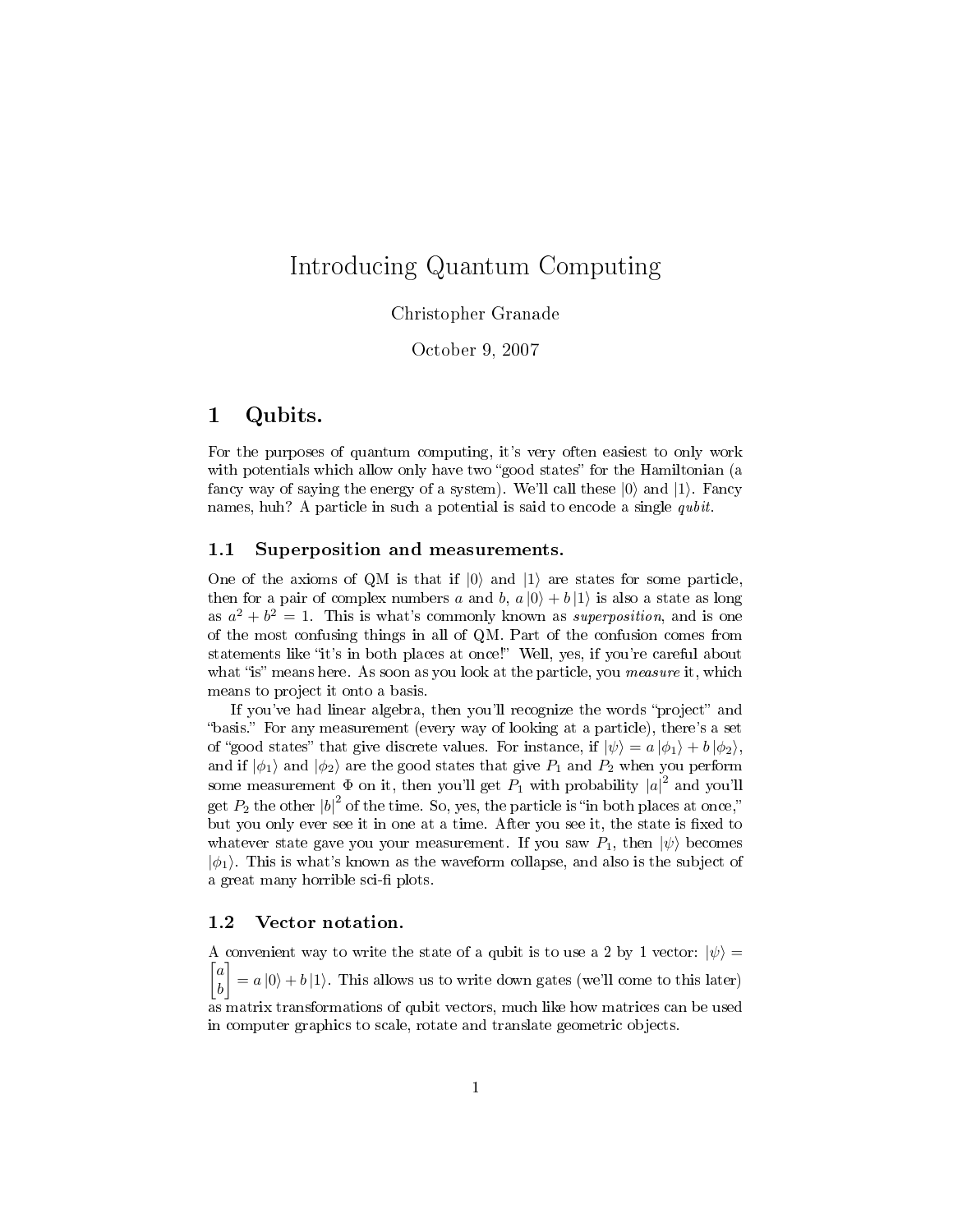## 1.3 Multiple qubits.

When we have two or more qubits, we write the state of the entire *system* like  $|\phi\rangle |\psi\rangle$ . It looks like we multiplied the states, but it's really something called the tensor product. We don't need to worry about that aside from knowing that when we put the states next to each other like that, it means a system of multiple qubits with each in their own states. Sometimes, though, we get even lazier and write  $|\phi\psi\rangle$ . That's really the same thing as  $|\phi\rangle |\psi\rangle$ .

## 2 Quantum gates.

We can do things to a quantum state without actually looking at the state. To use a classical analogy (which is always dangerous  $-$  don't do it unsupervised), if we have a NOT gate in the middle of a huge circuit, we don't actually have to look at the voltage on the wire coming out. We only care about the final answer coming out of our circuit. in the same way, subject to a lot of caveats, we can change things about a qubit or system of qubits without performing a measurement.

The processes which change qubits this way are called *quantum gates*. As mentioned before, these gates can all be written as matrix transformations of qubit vectors, much as rotation and translation matrices transform points in computer graphics. In fact, there exist gates to "rotate" the phase of a state, and to shift a state between  $|0\rangle$  and  $|1\rangle$  using a rotation matrix.

### 2.1 Single qubit gates.

Just as with classical circuits, there are gates that modify single qubits. As opposed to classical systems, in which only two interesting single-bit gates are defined (NOT and IDENTITY), in quantum circuits, the extra degrees of freedom offered by superposition allows for more interesting gates to be defined. Among these are the Pauli spin gates:

$$
X = \begin{bmatrix} 0 & 1 \\ 1 & 0 \end{bmatrix} \qquad Y = \begin{bmatrix} 0 & -i \\ i & 0 \end{bmatrix} \qquad Z = \begin{bmatrix} 1 & 0 \\ 0 & -1 \end{bmatrix}
$$

 $X$  is often called the quantum NOT gate, for reasons that become obvious when applying it to  $|0\rangle$  and  $|1\rangle$ :

$$
X |0\rangle = \begin{bmatrix} 0 & 1 \\ 1 & 0 \end{bmatrix} \begin{bmatrix} 1 \\ 0 \end{bmatrix} = \begin{bmatrix} 0 \\ 1 \end{bmatrix} = |1\rangle
$$

$$
X |1\rangle = \begin{bmatrix} 0 & 1 \\ 1 & 0 \end{bmatrix} \begin{bmatrix} 0 \\ 1 \end{bmatrix} = \begin{bmatrix} 1 \\ 0 \end{bmatrix} = |0\rangle
$$

The  $Z$  gate is often called the phase flip gate, as:

$$
Z\left(\frac{|0\rangle+|1\rangle}{\sqrt{2}}\right)=\frac{|0\rangle-|1\rangle}{\sqrt{2}}
$$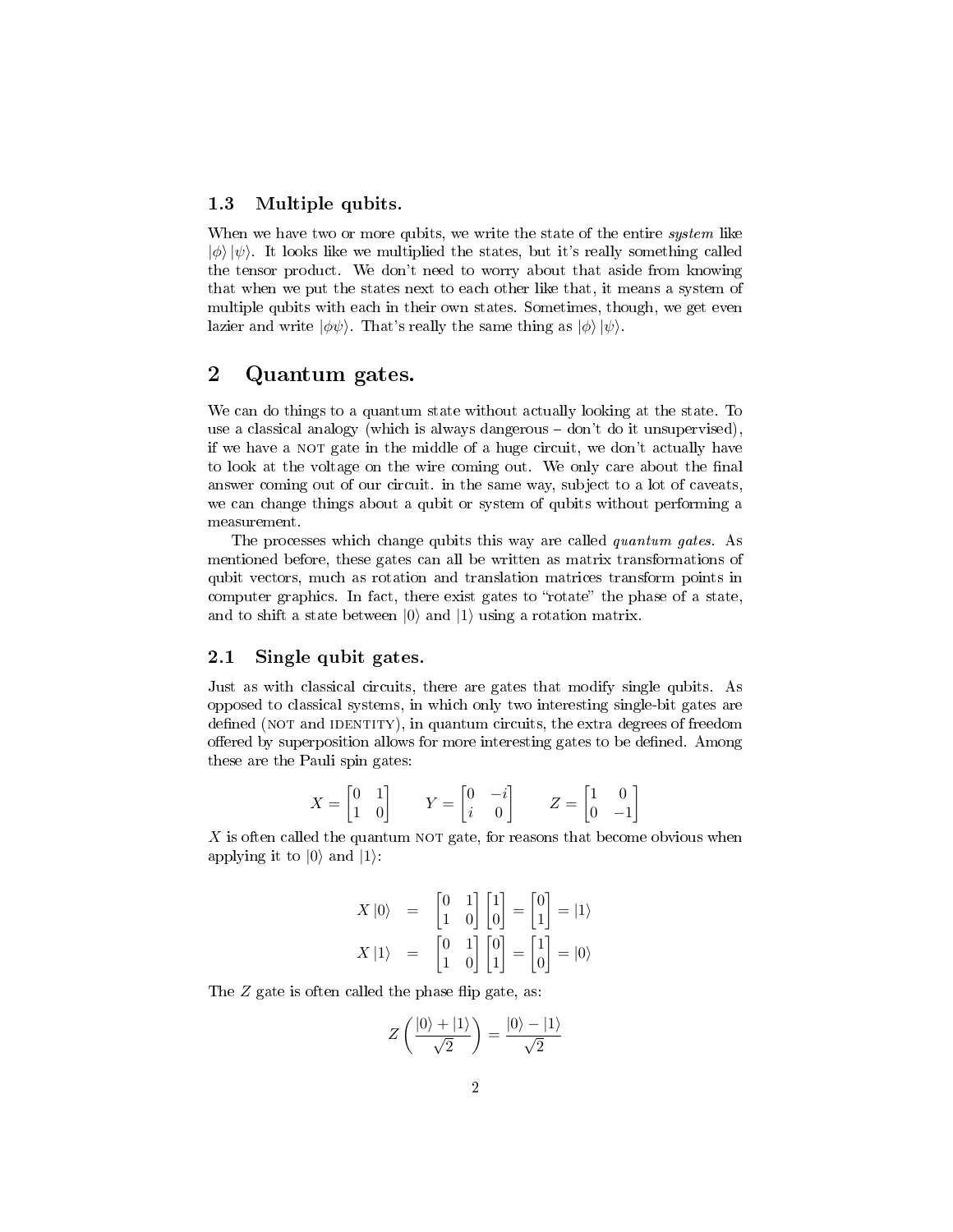Y does not get as much attention for its own part. Other single-qubit gates include the Hadamard gate  $H = \frac{1}{\sqrt{2}}$ 2  $\begin{bmatrix} 1 & 1 \end{bmatrix}$ 1 −1 , the phase gate  $S = \begin{bmatrix} 1 & 0 \\ 0 & i \end{bmatrix}$  $0 \quad i$  $\vert$  and the  $\pi/8$  gate  $T = \begin{bmatrix} 1 & 0 \\ 0 & i\pi \end{bmatrix}$ 0  $e^{i\pi/4}$ .

## 2.2 Multiple qubit gates.

When we're working with multiple qubits, we can write them down as a single vector:

$$
|0\rangle |0\rangle = \begin{bmatrix} 1 \\ 0 \\ 0 \\ 0 \end{bmatrix} \qquad |0\rangle |1\rangle = \begin{bmatrix} 0 \\ 1 \\ 0 \\ 0 \end{bmatrix}
$$

$$
|1\rangle |0\rangle = \begin{bmatrix} 0 \\ 0 \\ 1 \\ 0 \end{bmatrix} \qquad |1\rangle |1\rangle = \begin{bmatrix} 0 \\ 0 \\ 0 \\ 1 \end{bmatrix}
$$

This allows us to write down gates of multiple qubits as matrix transformations of these vectors. Of all the multiple qubit gates, however, we will only look at one: the CNOT, or Controlled-NOT gate:

$$
U_{CN} = \begin{bmatrix} 1 & 0 & 0 & 0 \\ 0 & 1 & 0 & 0 \\ 0 & 0 & 0 & 1 \\ 0 & 0 & 1 & 0 \end{bmatrix}
$$

The CNOT gate acts as follows on our basic qubits:

$$
|00\rangle \rightarrow |00\rangle \qquad |01\rangle \rightarrow |01\rangle
$$
  

$$
|10\rangle \rightarrow |11\rangle \qquad |11\rangle \rightarrow |10\rangle
$$

It can be shown that all other multiple qubit gates, for any arbitrary number of qubits, can be written as the composition of single qubit gates and of cnot. Another way of saying this is that CNOT, along with single qubit gates, are universal for quantum computing. There's still a lot of other gates that get used, however, in the same way that we discuss more classical gates than just NAND.

## 2.3 Gates we wish we could build.

In classical computing, we so often use a very simple gate that we hardly even recognize we're using it at all: the FANOUT gate. FANOUT copies an input signal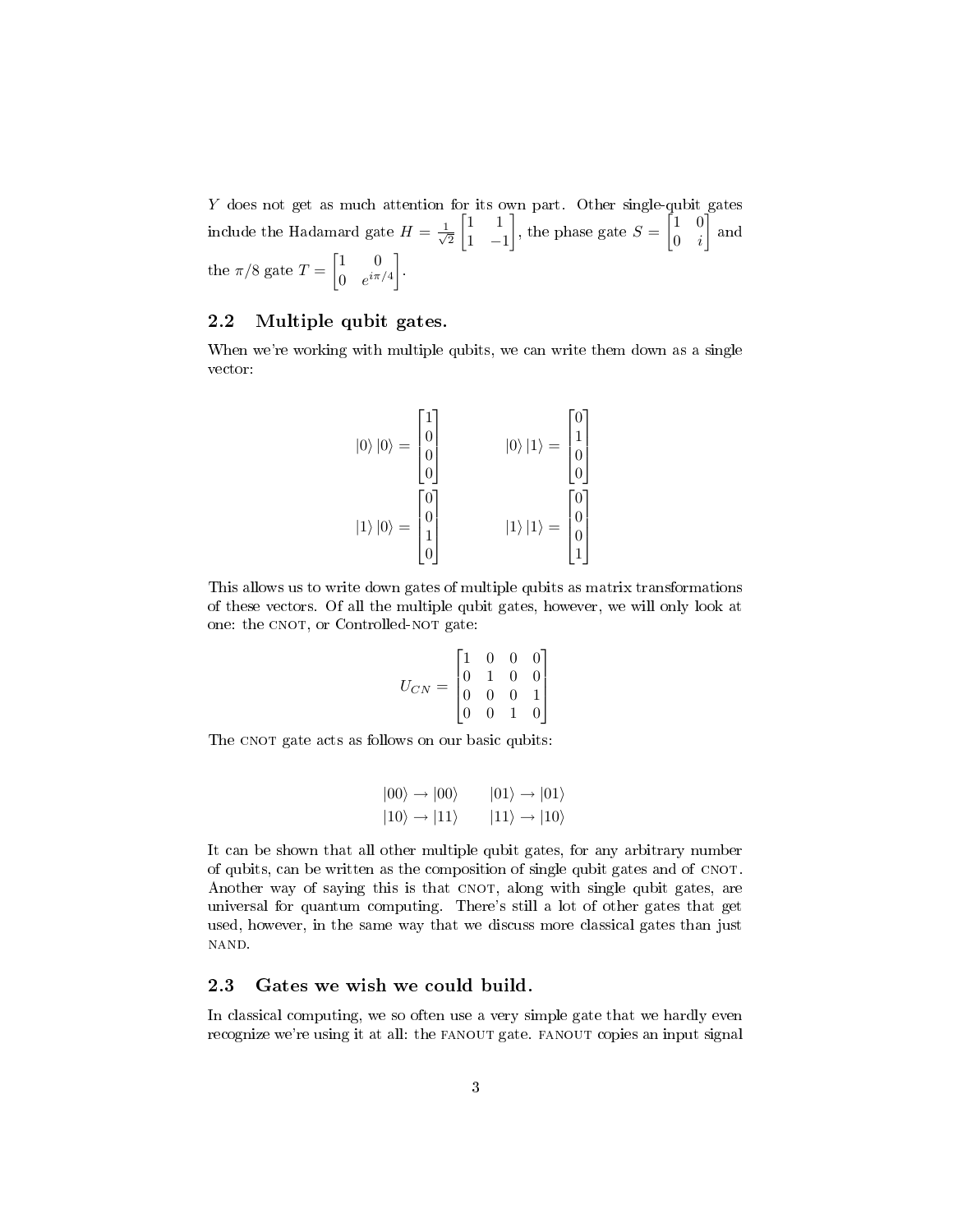to several output wires, and can be used to split a bit into multiple copies. Sadly, no such gate can ever exist for a qubit via a useful if depressing result called the Quantum No-Cloning Theorem. In general, all quantum gates must be reversible. The mathematical formalism for this requires that the matrices representing gates be unitary. What exactly this means is beyond the scope of this lecture, but it is important to realize that there are quite a few ways in which quantum computers are harder to work with. Operations that we take for granted in classical computing don't always exist for qubits.

It's actually not too hard to see that the classical fanin gate should also be beyond the reach of quantum computers for the same or similar rationales; once we use a classical fanin gate to throw away bits, the bits are gone. Such a gate clearly isn't reversible, and so we can't make one for qubits. A technical argument can be made as well, but would be beyond the scope of this lecture.

## 3 Entanglement.

Entanglement is where a lot of the real power of quantum computers comes from. To talk about entanglement, it's easiest to write down a set of states that are entangled and then talk about what it means. These states are a famous set called the Bell states:

$$
|\beta_{00}\rangle = \frac{|00\rangle + |11\rangle}{\sqrt{2}}
$$

$$
|\beta_{01}\rangle = \frac{|00\rangle - |11\rangle}{\sqrt{2}}
$$

$$
|\beta_{10}\rangle = \frac{|10\rangle + |01\rangle}{\sqrt{2}}
$$

$$
|\beta_{11}\rangle = \frac{|01\rangle - |10\rangle}{\sqrt{2}}
$$

These states have the property that measuring one of the qubits changes the state of the other. For example, if you measure the first of two qubits in the  $|\beta_{00}\rangle$  state and obtain  $|0\rangle$ , then you know immediately that the second qubit is also a  $|0\rangle$ .

## 4 Why Do We Care?

In this section, I'll discuss a few of the reasons why we care about quantum computing. Mostly, I'll just skim the surface, and mention what an algorithm can do without any details as to how. Of course, I won't be mentioning anywhere near all of the awesome things that quantum computers can do. For more of these, read Quantum Computation and Quantum Information, by Michael A. Nielsen and Issac L. Chuang [\(amazon,](http://www.amazon.com/Quantum-Computation-Information-Michael-Nielsen/dp/0521635039/ref=sr_11_1/102-8299850-6905765?ie=UTF8&qid=1191709621&sr=11-1) [b&n\)](http://search.barnesandnoble.com/booksearch/isbninquiry.asp?ISBN=0521635039).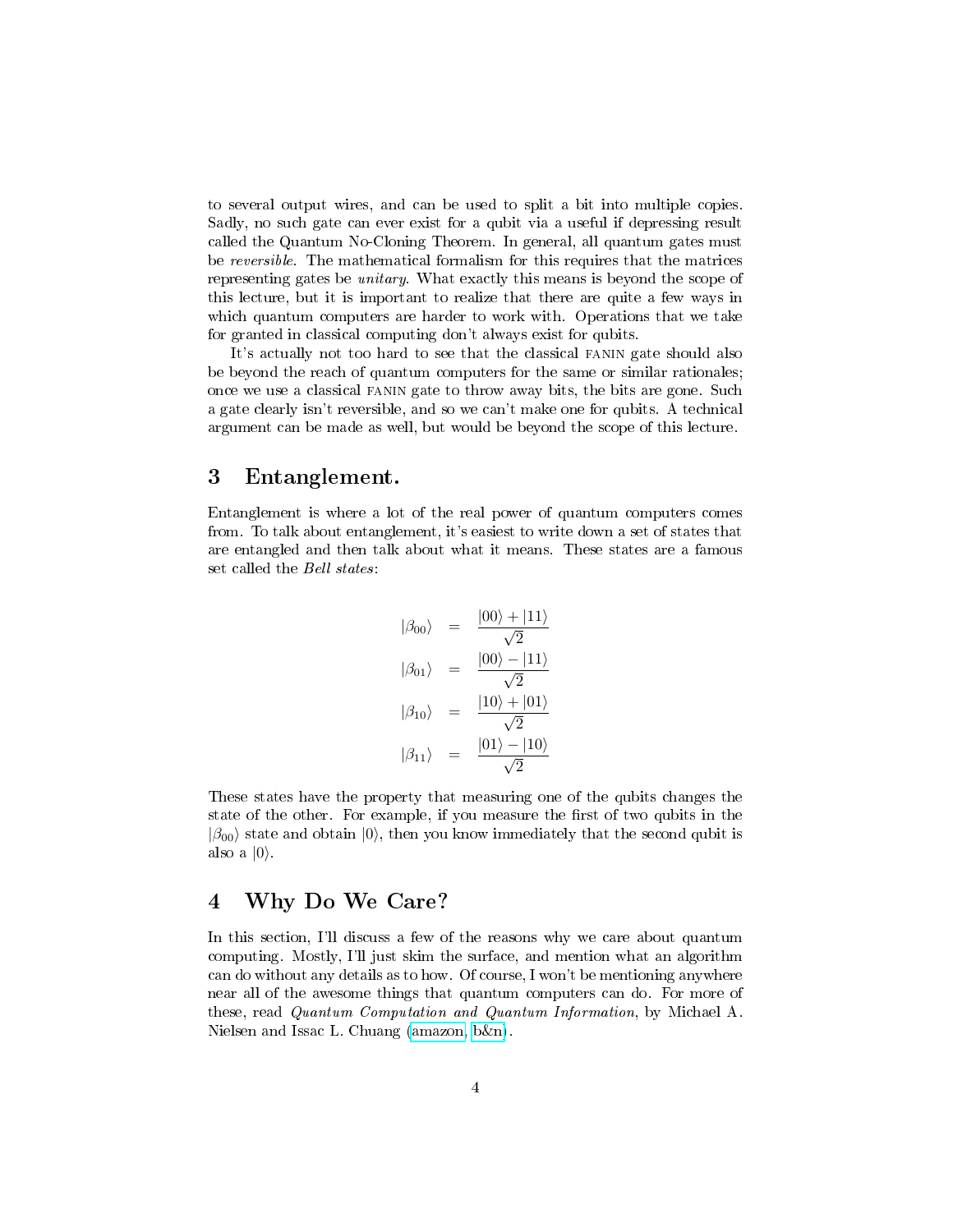## 4.1 Superdense Coding.

Perhaps the easiest application of quantum computing to understand is the application of superdense coding. Using superdense coding, Alice and Bob can exchange two classical bits by sending a single qubit. If Alice and Bob each have one qubit from an entangled pair in the  $|\beta_{00}\rangle$  state (which can be done without direct communication if they both receive one from a third party), then Alice can apply one of four different single-qubit gates to her half of the pair, depending on which pair of classical bits she wants to send. She then sends her qubit to Bob, who measures the pair, who can then find out which of the four Bell states the pair was in. This works because, depending on which gate Alice chooses, changing her qubit has a measurable effect on the pair:

$$
I | \beta_{00} \rangle = | \beta_{00} \rangle
$$
  
\n
$$
Z | \beta_{00} \rangle = | \beta_{01} \rangle
$$
  
\n
$$
X | \beta_{00} \rangle = | \beta_{10} \rangle
$$
  
\n
$$
iY | \beta_{00} \rangle = | \beta_{11} \rangle
$$

### 4.2 Shor's Algorithm.

Of all the algorithms invented for quantum computers, few are as plain scary as Peter Shor's algorithm for factoring integers (published as [arxiv:quant-ph/9508027\)](http://www.arxiv.org/abs/quant-ph/9508027). As opposed to classical algorithms for factorization, of which the best takes  $O\left(\exp\left[\sqrt[3]{\frac{64}{9}\lg n \cdot (\lg \lg n)^2}\right]\right)$  time to factor an integer n, Shor's algorithm can factor numbers in  $O\left(\left[\lg n\right]^3\right)$  time and  $O\left(\lg n\right)$  space<sup>[1](#page-4-0)</sup>.

Shor's Algorithm works by reducing the problem of factorization to the problem of period finding (this step may be done classically), and then applying the Quantum Fourier Transformation  $(QFT)$  to find the period of the reduced problem instance. The details of this reduction are better suited to a course on number theory, but what is essential to understand is that Shor's Algorithm is a specific example of a general class of quantum algorithms based on the QFT.

Since factorization is essential to most modern cryptosystems, the power of Shor's Algorithm to factor numbers in polynomial time (as a function of the number of bits  $\lg n$  is why I said that the algorithm scares quite a number of people. Of course, no one has yet factored a number larger than 15 using a quantum computer, so we do have a bit of time in which to upgrade to elliptical curve based cryptosystems.

## 4.3 Grover's Algorithm.

The last algorithm to be mentioned is a general search algorithm called Grover's Algorithm after its inventor. By general, what we mean is an algorithm that

<span id="page-4-0"></span> $1$ For more details on the time and space complexity of classical factorization algorithms, please refer to [Wikipedia's treatment of the subject.](http://en.wikipedia.org/wiki/Integer_factorization#Current_state_of_the_art)